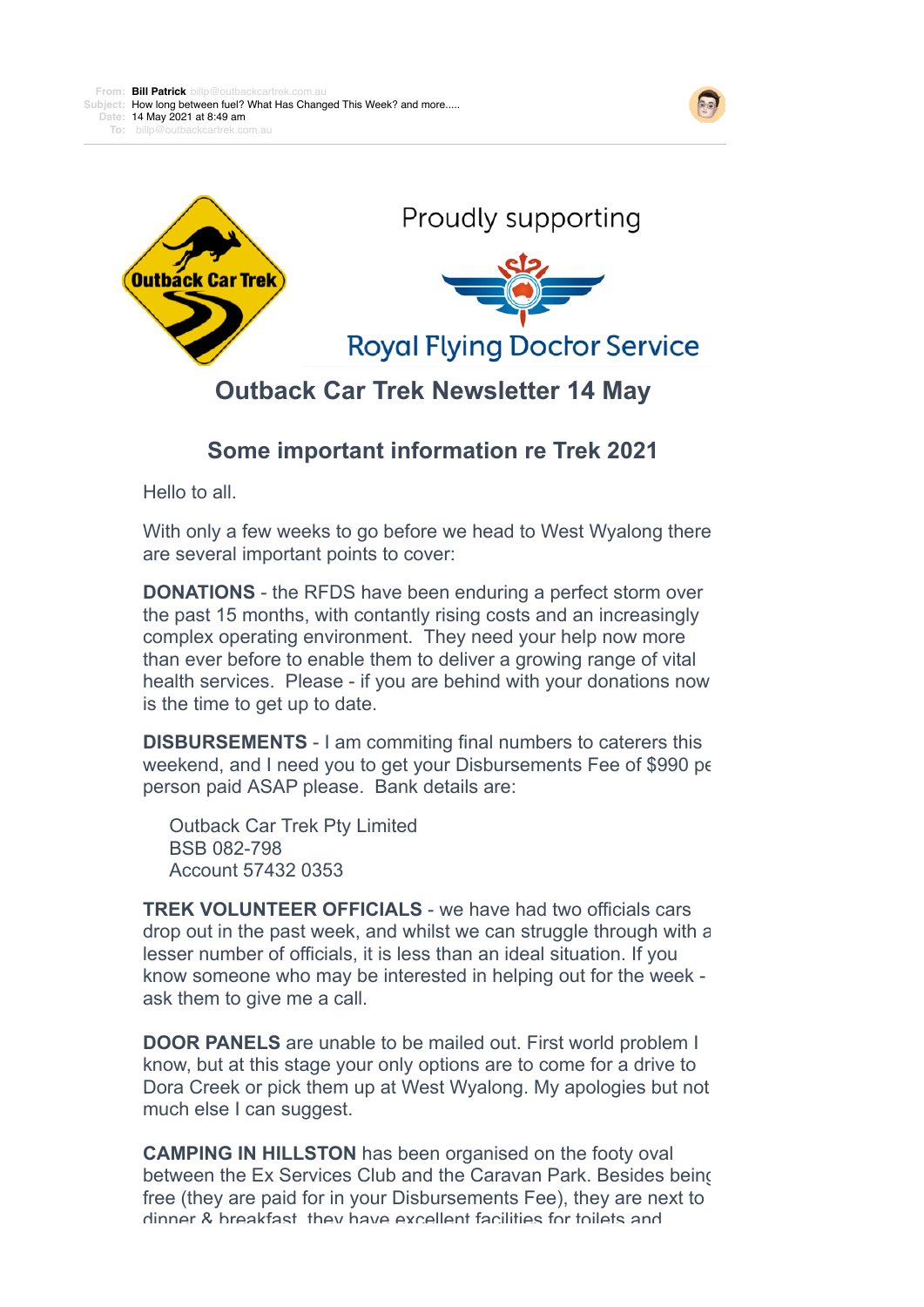dinner & breakfast, they have excellent facilities for toilets and showers, lovely soft green grass, and nothing you will need should be more than 75 metres away. There is one challenge, in that *cars are not allowed on the oval*, for obvious reasons. If you have a tent that needs to be set up attached to your car, let me know and we have a plan just for you.

**THE LONGEST FUEL DAY** will be from Hillston to Menindee, a distance of 470 km. This should not be a problem for Trek cars thes days, but it is important you are aware and prepared.

**AUCTION ITEMS** - there has been a good response to my earlier pleas for auction items, and we are about half-way to where we nee to be. Please reach out to your colleagues and suppliers, and if you are able to come up with some goodies - we still need them!

**THE DEVIL IS IN THE DETAIL** and there are still 13 people who haven't signed & returned their indemnity forms, and 15 of you don't see the need to complete and return your Medical History/Nex of Kin forms. *If this is you, please sign and return the forms ASAP. It's pretty simple - no forms, no Trek.*

**CAR SAFETY CHECK FORMS** - are due now, please get them in a soon as you can, and remember that they are to be completed by a licensed mechanic who is not the person who built, or works, on you car. For obvious reasons we need somebody who is at arm's length to certify the safety of your car.

**SCHOOLS DURING THE WEEK** - each year we try and visit schools for breakfast or lunch, and this year is no different. The Tre is a big fundraising opportunity for tiny schools, so please give them a helping hand by buying a raffle ticket or three whilst you are there.

We have an eye on the weather, and things are looking good for the Trek week, and the days leading up to the Trek. We are also closely following the release of waters into the Menindee Lakes & the Darling River, and (famous last words) that doesn't look like causing us any problems. At the moment it is all systems go for a great week.

That's all I have for now, and I will be back in contact via newsletter next week. If you have any questions or suggestions, please give me a call.

Bill Patrick.